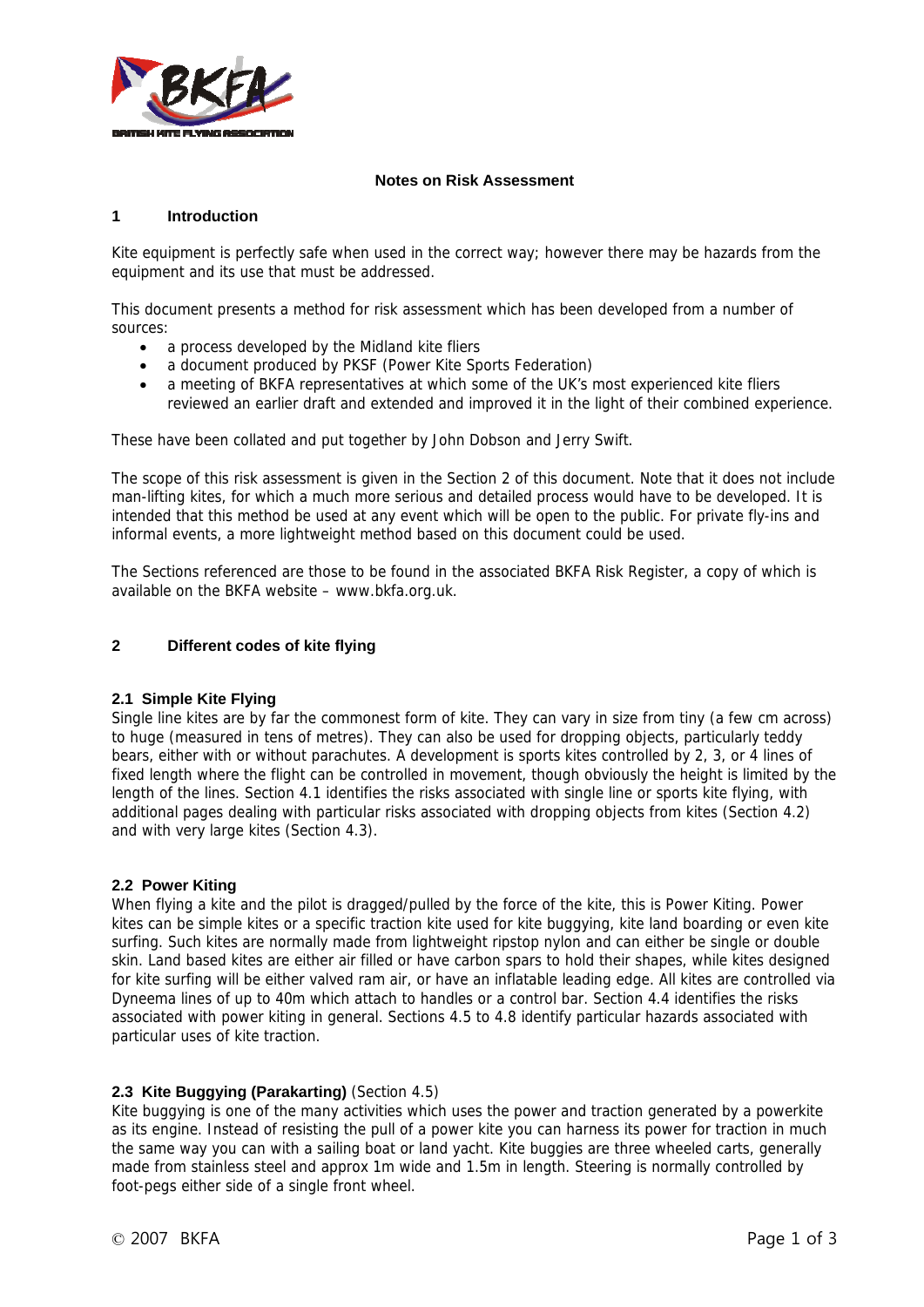

# **2.4 Kite Landboarding** (Section 4.6)

Kite Landboarding has developed from the more typical board sports. Many landboards are developments from either skateboards or mountainboards. The kite's power is used while standing facing the kite on these kite landboards and is ridden similar to a skateboard. The board is steered by leaning against the front or rear edge of the board. Kite landboards have four 10cm -25cm wheels and are normally 1m in length and 0.5m wide.

## **2.5 Kite Surfing/Kiteboarding on sea** (Section 4.7)

Kite Surfing (sometimes called Kiteboarding) is a recent development in kite sports. The kites are usually water re-launchable and much larger in size than the normal land based kites. The most typical boards are twin tips that allow riders to travel in either direction without having to move their feet positions. The kites are launched on the land before entering the water, then the board is secured by foot-straps and directed by resisting the kite's power in much the same way as yacht sailing.

## **2.5 Kite Snowboarding/Kite Skiing** (Section 4.8)

Kite Snowboarding and Kite skiing is much the same as kite surfing. The use of the kite is identical and many people use the same board technique. Away from the mountains and valleys kite snowboarding and skiing has opened up the use of low lying flat areas.

## **3 Method**

Risk Assessment is a standard approach to the identification of, assessing, and resolution/minimisation of risk.

This consists of the following processes:

## **1 Identify the Hazard:**

Identify events which may cause harm to persons or property.

## **2 Estimate the Severity:**

The degree of harm is estimated on a 3-point scale:

| 3: High     | Death or serious injury or major damage to property                                                |
|-------------|----------------------------------------------------------------------------------------------------|
| 2: Moderate | Causing injury that could keep individual away from normal<br>activities; easily repairable damage |
| $1:1$ OW    | At most, minor injury or damage                                                                    |

## **3 Estimate the Likelihood:**

The likelihood of the hazard actually occurring is estimated on a 3-point scale:

| 3: High     | If nothing is done, an accident may well occur    |  |  |
|-------------|---------------------------------------------------|--|--|
| 2: Moderate | An accident may happen if pushed by other factors |  |  |
| $1:1$ OW    | Small likelihood of an accident occurring         |  |  |